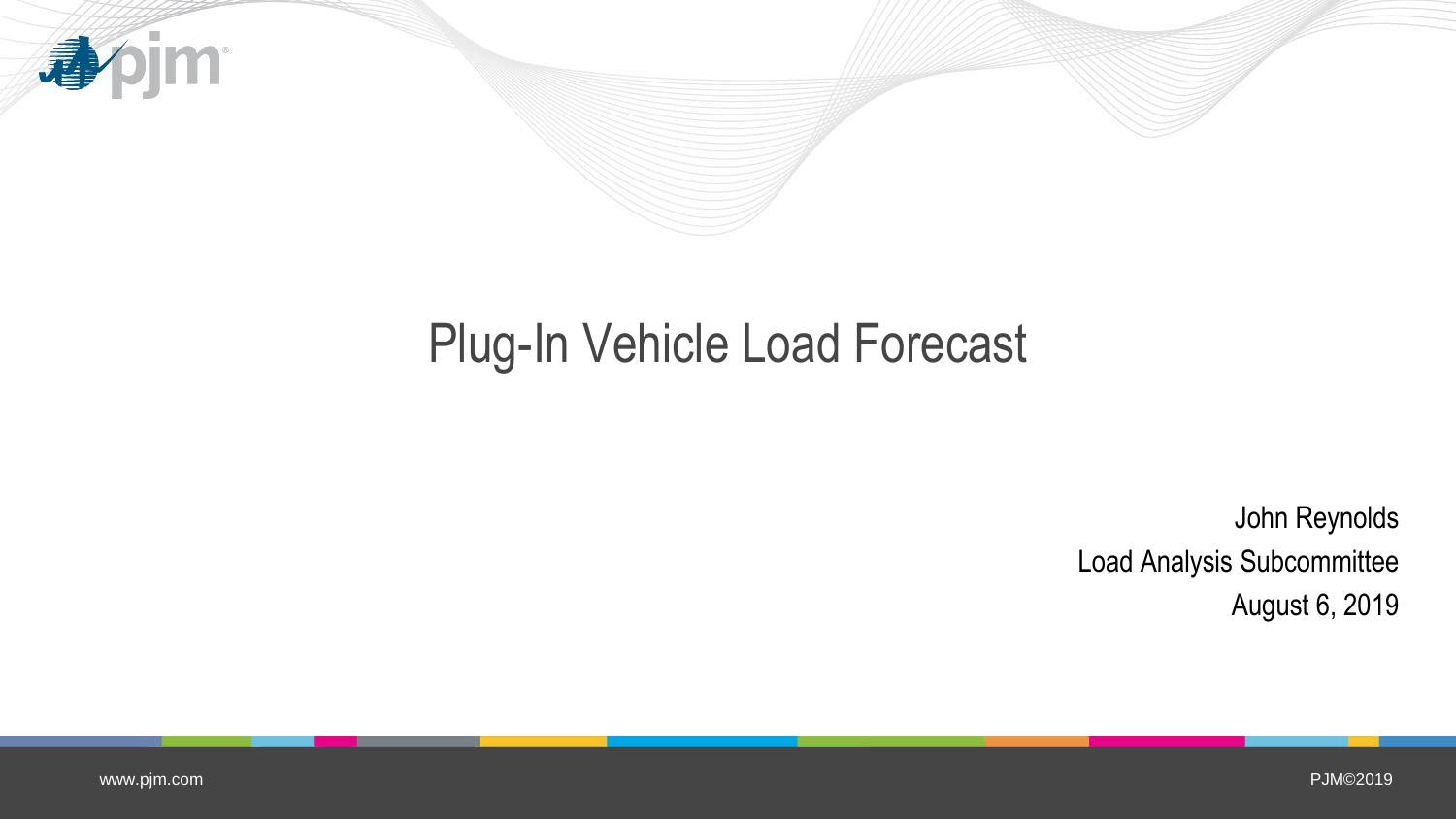## Historical PEV Sales

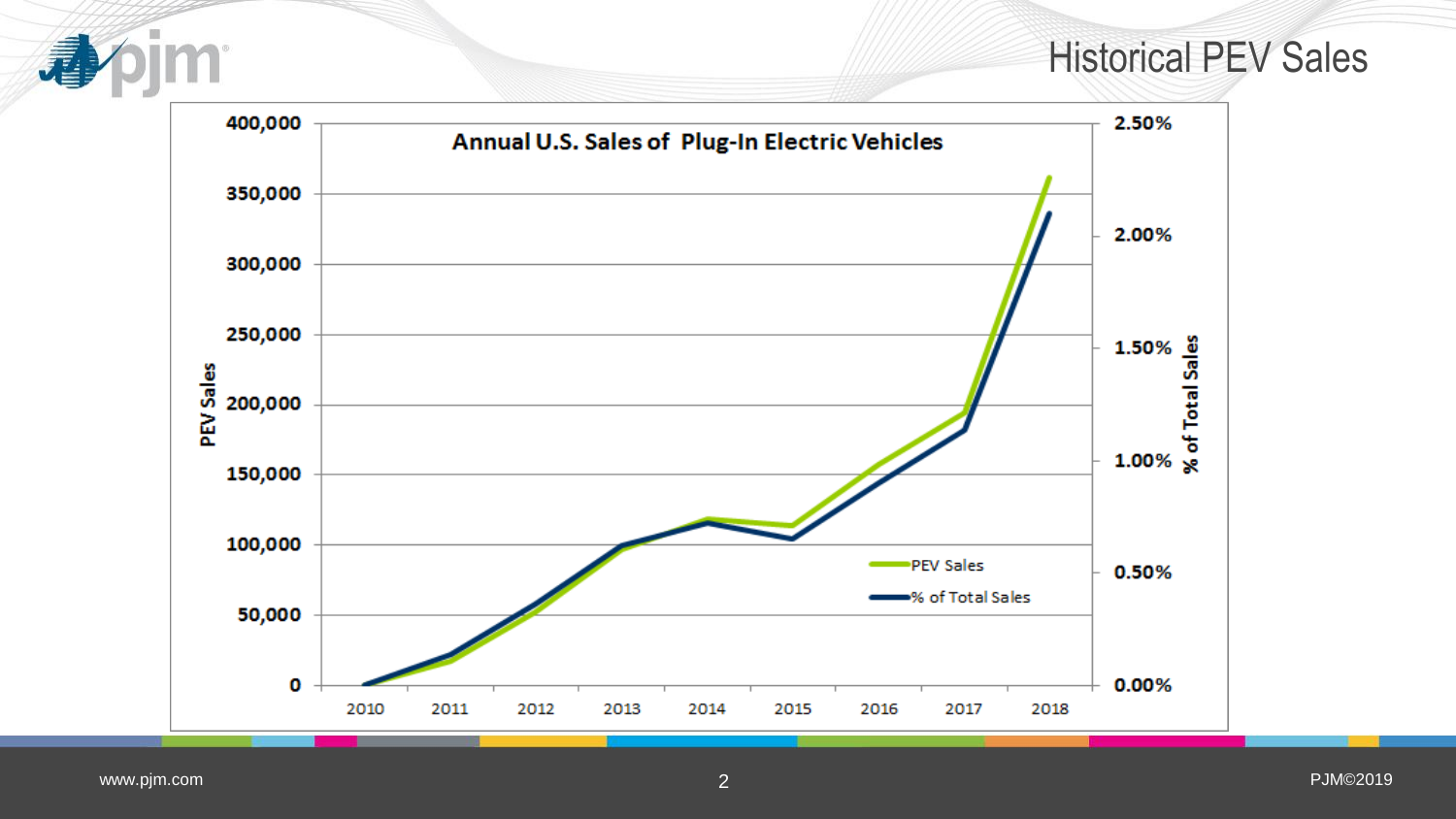

Derive an estimate of PEV **load at peak** from:

- Registered PEVs by state Office of Energy Efficiency & Renewable Energy
- Forecasted PEV sales by census region EIA Annual Energy Outlook
- PJM share of state population Census Bureau
- Vehicle retirement rate Jacobsen, Mark R., and Arthur A. van Benthem. 2015. "Vehicle Scrappage and Gasoline Policy." *American Economic Review*, 105 (3): 1312-38.
- Prevalence of Level 1 (1.4 kW) (80%) vs Level 2 (7.7 kW) (20%) charging
- Prevalence of PEV charging at HE17 (10%)

Derive an estimate of PEV **annual energy** at 4,500 kWh per vehicle

**Estimated** from literature review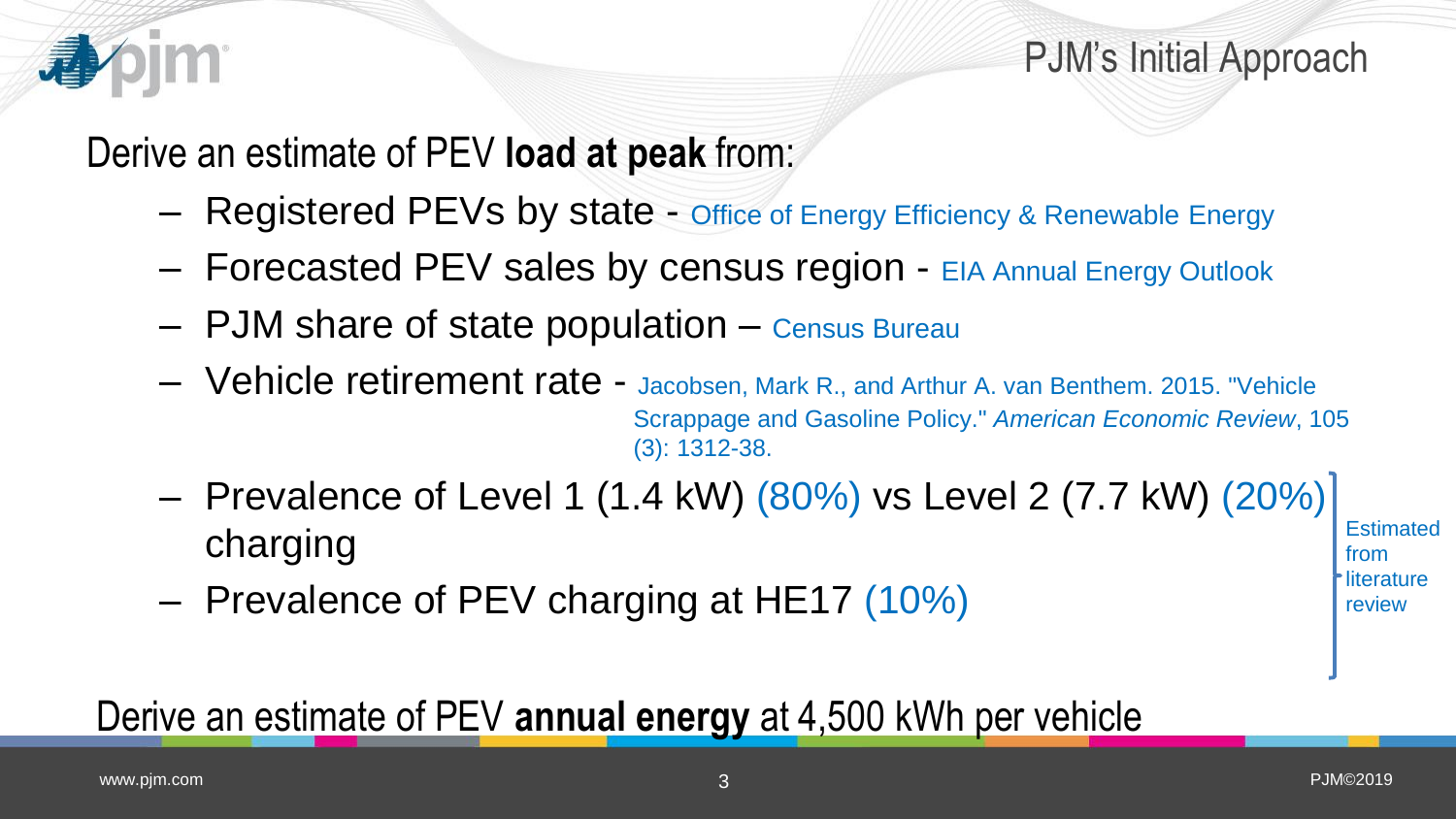## 2019 Forecast – Peak Hour

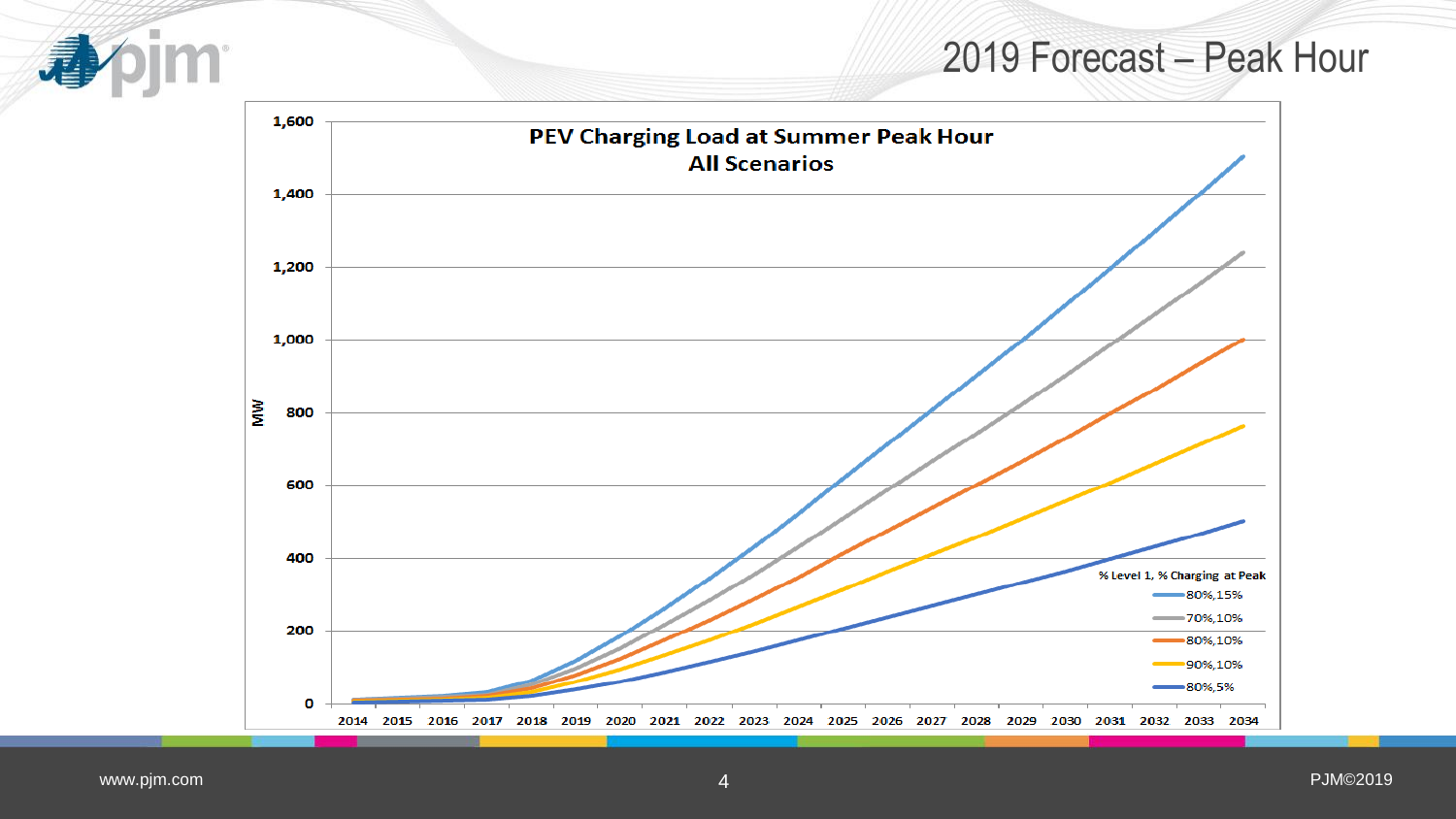## 2019 Forecast - Energy



www.pjm.com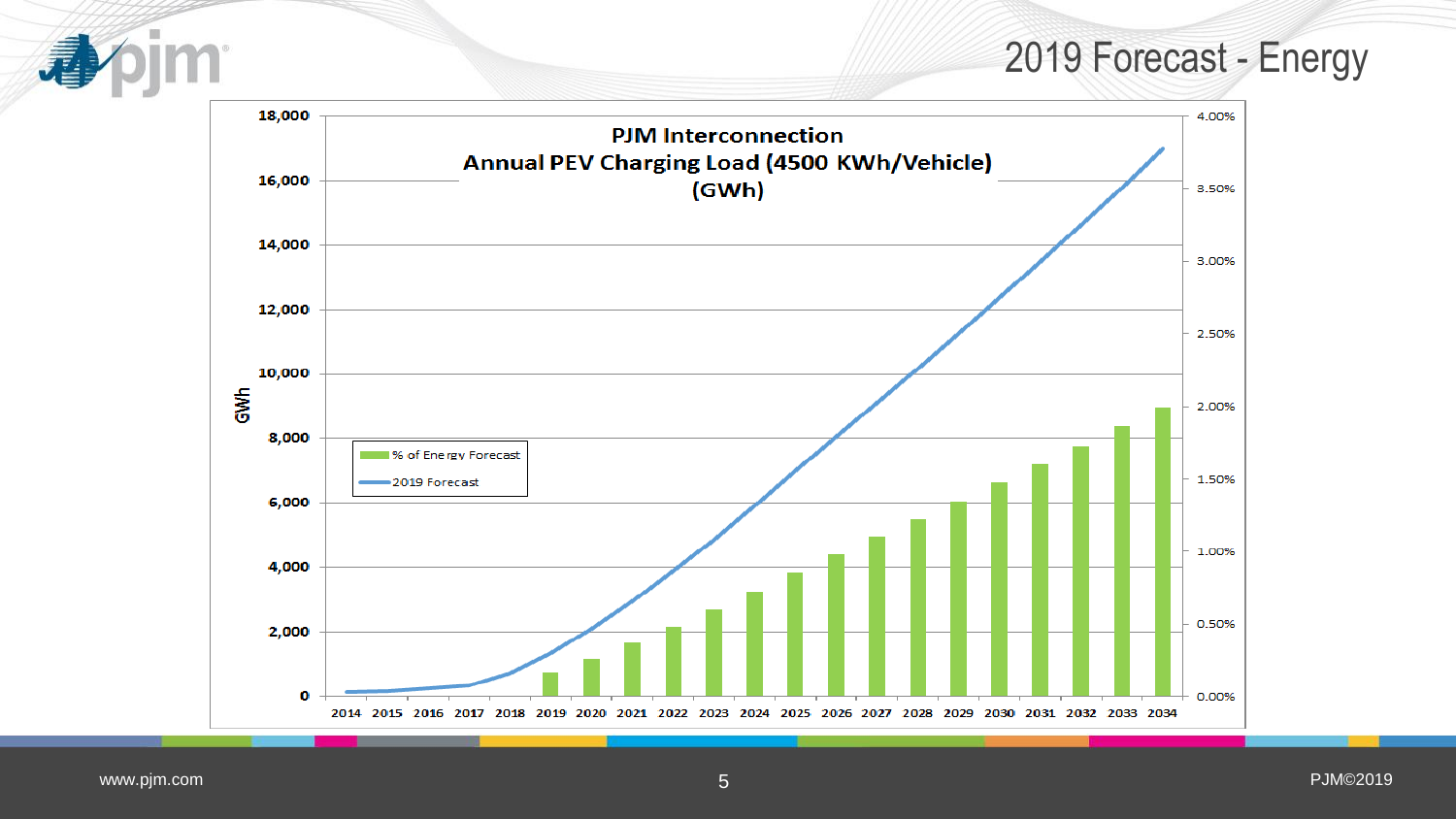PEV vs. Solar



www.pjm.com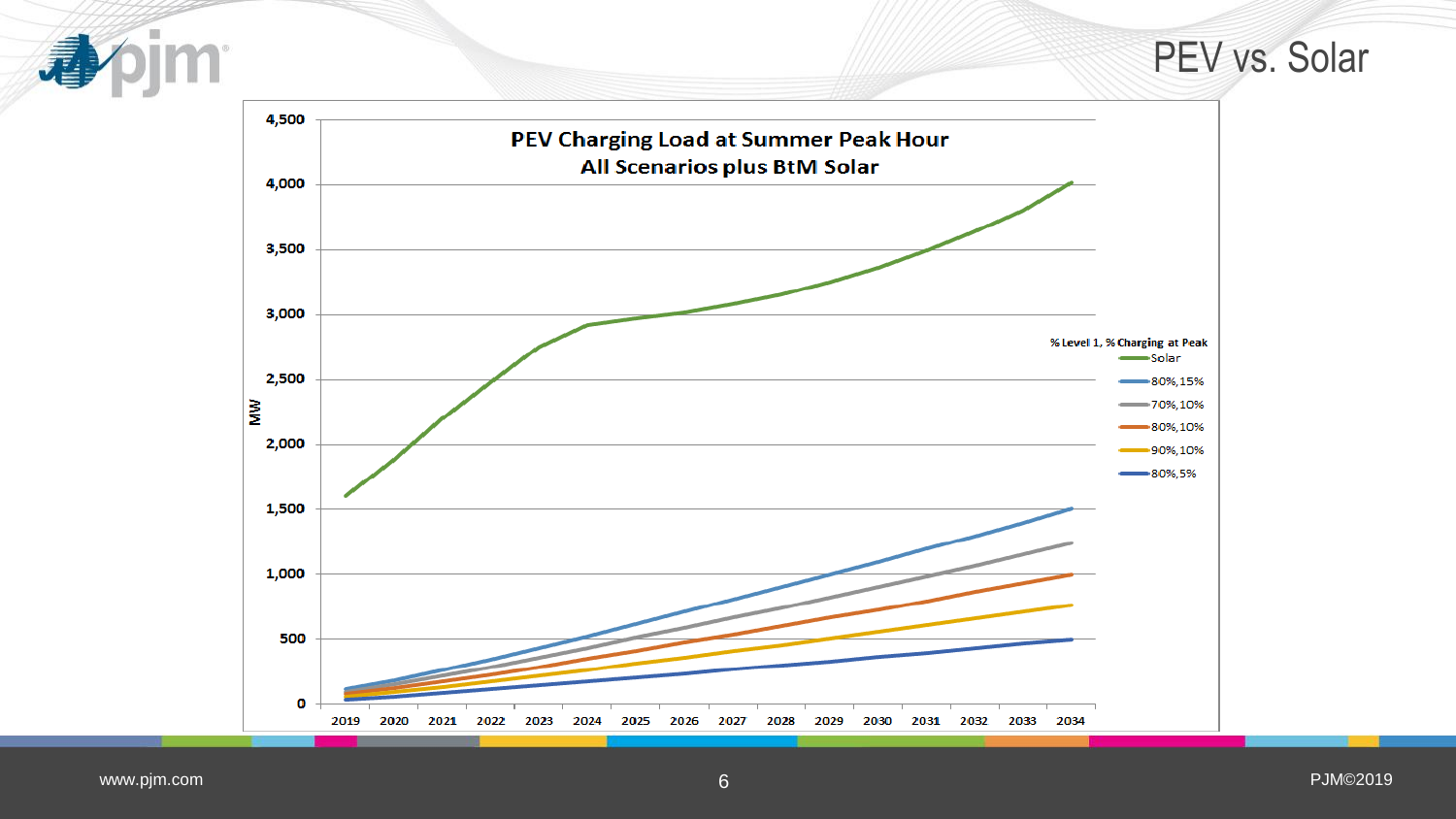

## Revised Peak Forecast Approach

Derive an estimate of PEV **load at peak** from:

- Registered PEVs by state Office of Energy Efficiency & Renewable Energy
- Forecasted PEV sales by census division EIA Annual Energy Outlook
- State share of census division registrations PJM calculation
- Vehicle retirement rate Jacobsen, Mark R., and Arthur A. van Benthem. 2015. "Vehicle Scrappage and Gasoline Policy." *American Economic Review*, 105 (3): 1312-38.
- Charging:
	- Prevalence of Level 1 (1.4 kW) trend from 80% to 0% by 2030
	- Prevalence of charging at peak trend from 15% to 5% by 2030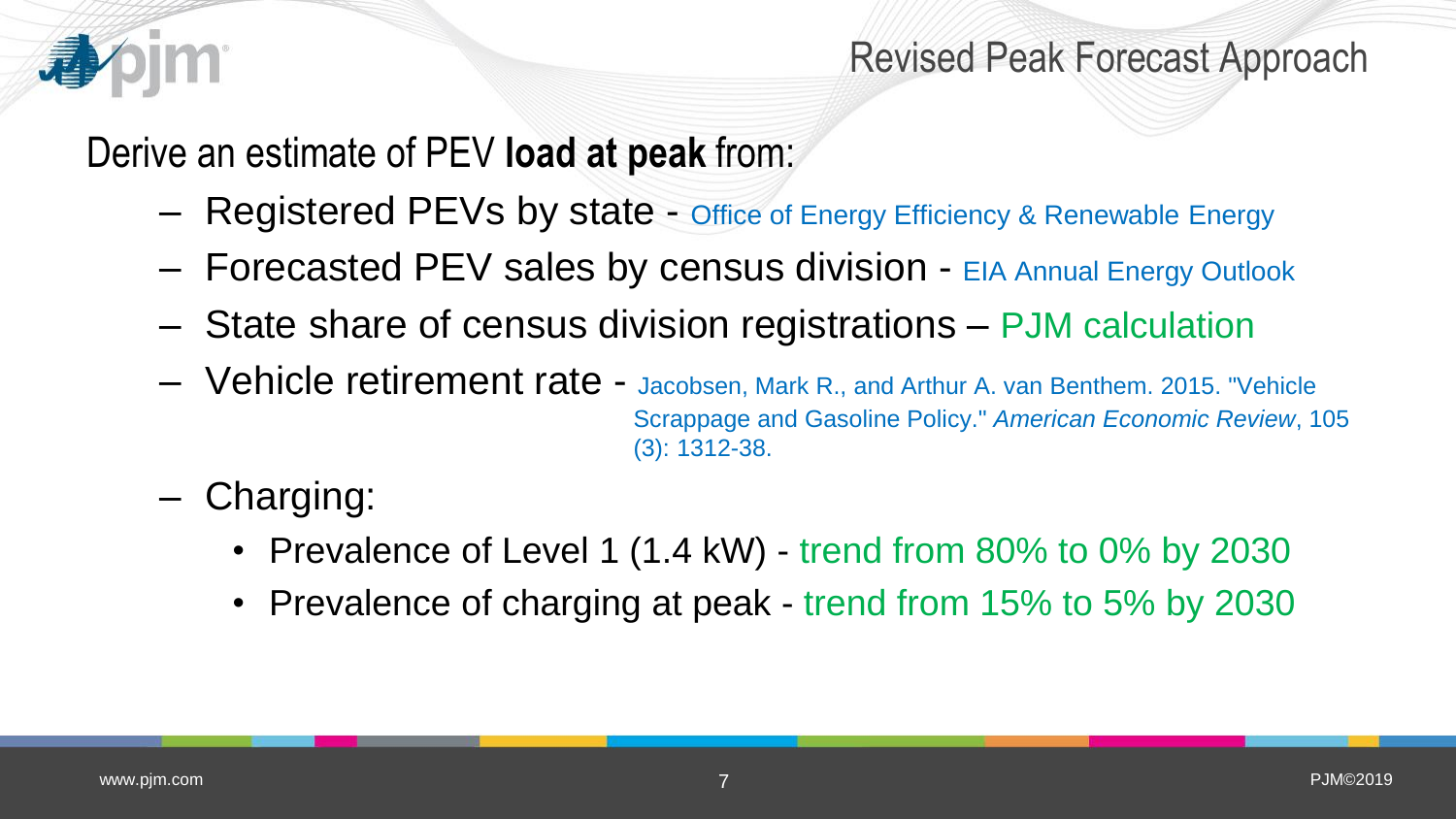#### Revised Forecast – Peak

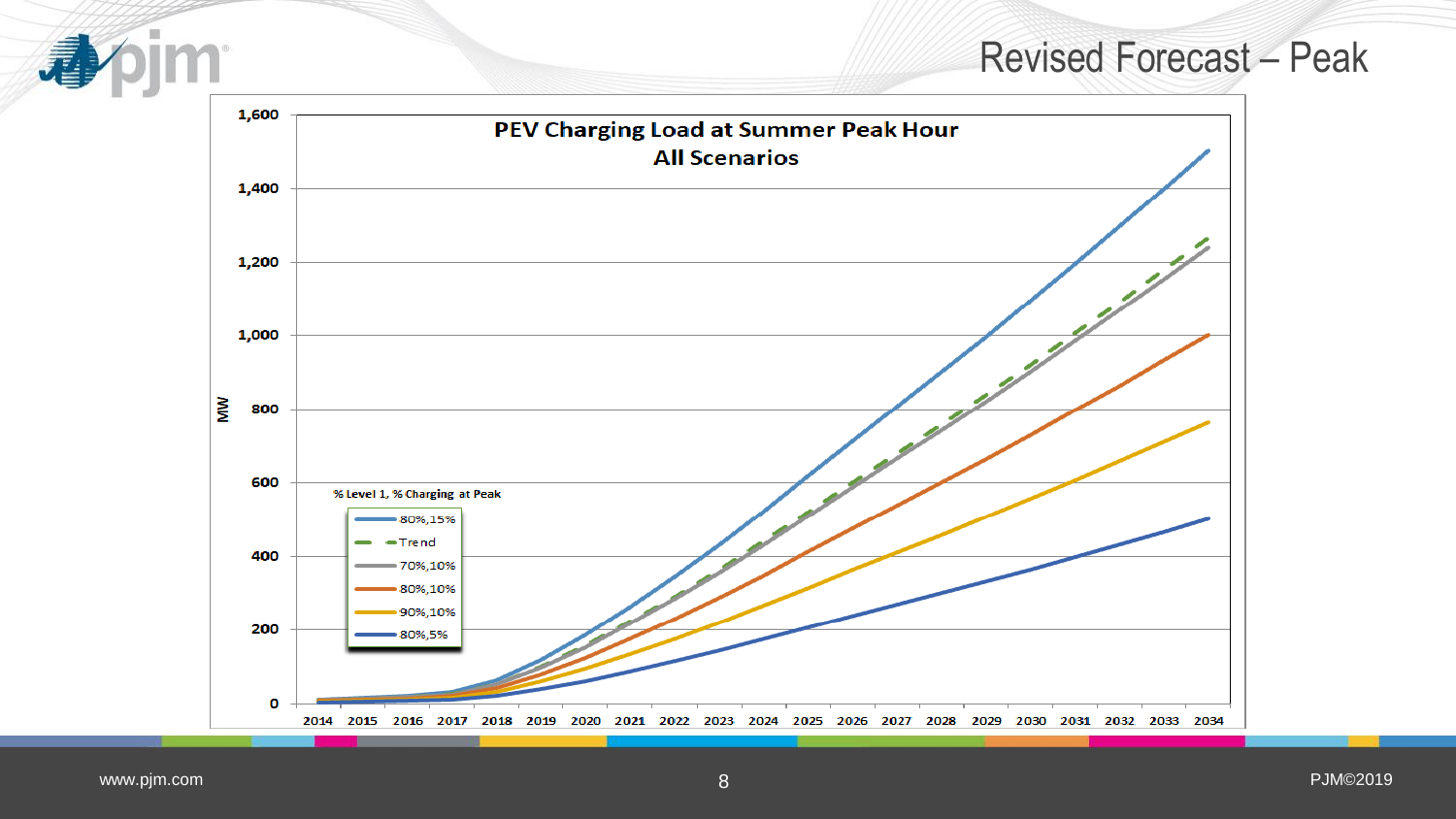## Revised Forecast - Energy